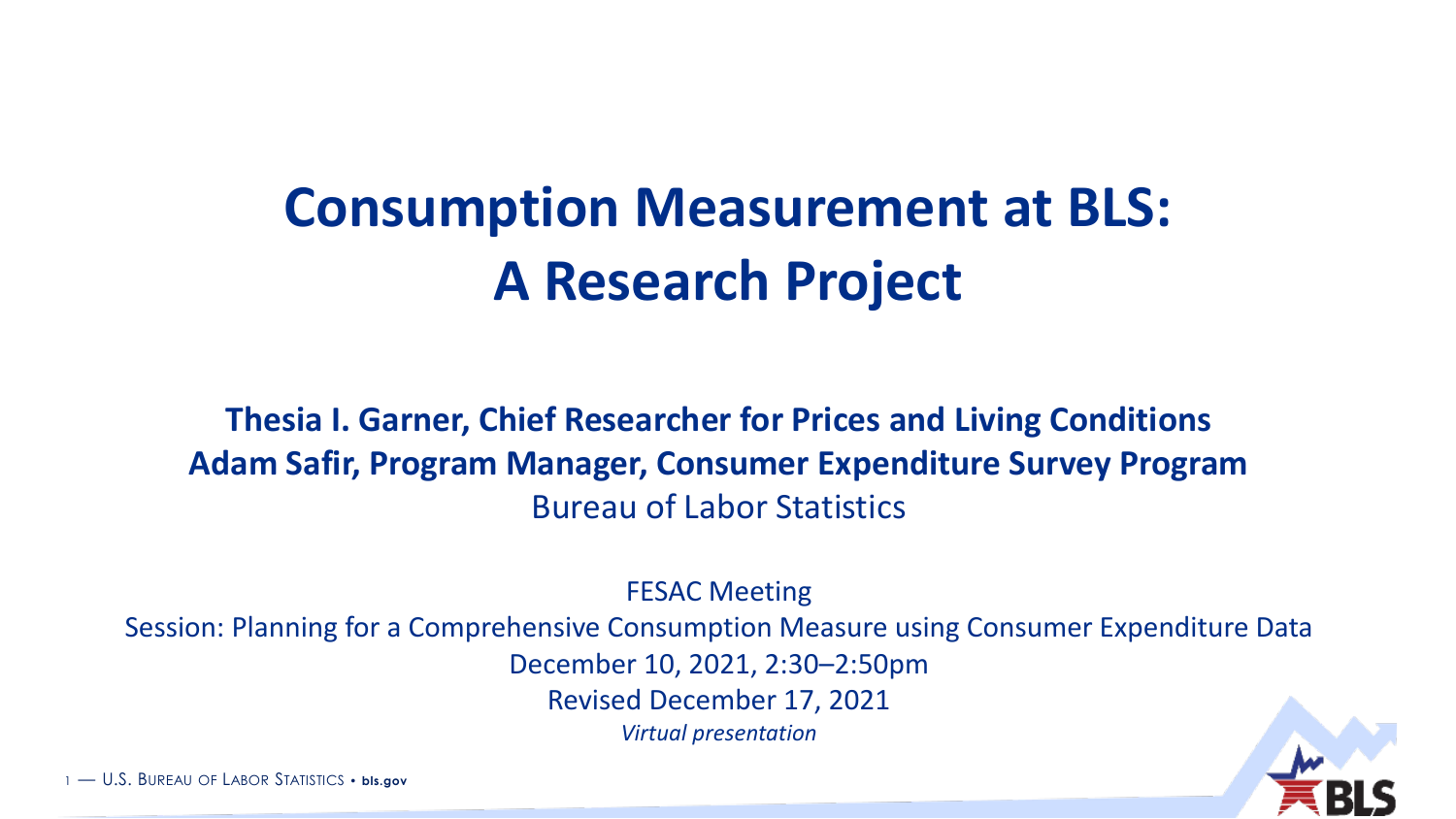## **Motivation**

### ■ Motivation

- ▶ BLS long term interest to produce consumption measure responding to CE data users
- Period of COVID-19 with more goods and services produced by household members
- ▶ BLS is the producer of CE and ATUS data
- ▶ Commissioner Beach's support
- Related to recommendations of the Interagency Working Group (ITWG) on Evaluating Alternative Poverty Measures recommendations

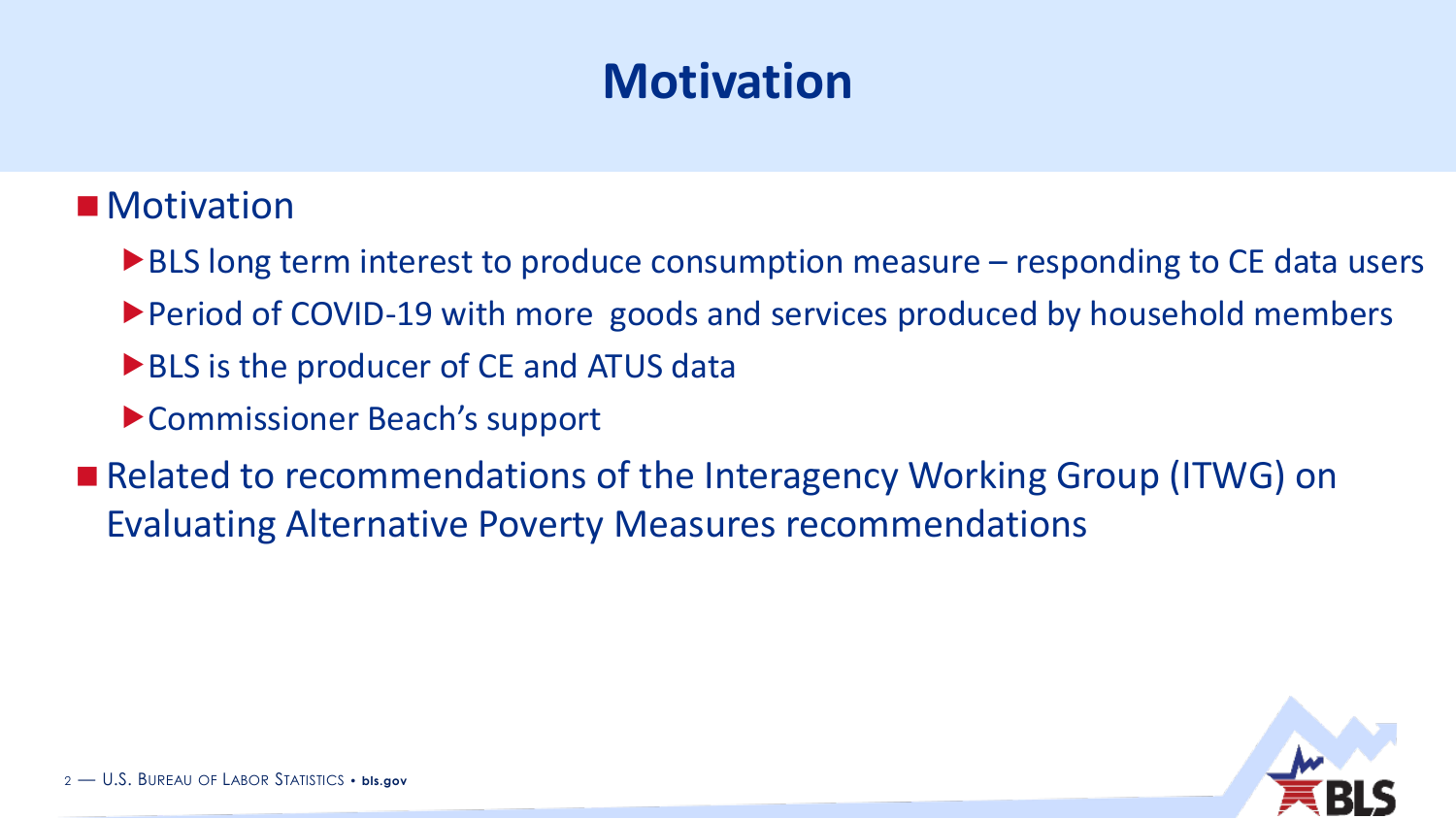## **Goal**

- Produce components at the micro level that can be used by researchers to produce his/her preferred consumption or consumption expenditure measure definition depending on purpose; public use microdata to be available similar to the CE PUMD
- Produce at the micro or consumer unit level an extended consumption measure (e.g., similar to the work that the Census Bureau is doing on expanding their income measure using the CPS-ASEC).
	- ▶ Focus is on consumption as a well-being measure, not on replicating PCE National Accounts estimates
	- Supports multivariate analyses of well-being for different demographic groups
- After research is completed, regular production of both the components, official government statistics of consumption by consumers, and publication of annual average consumption by consumer units

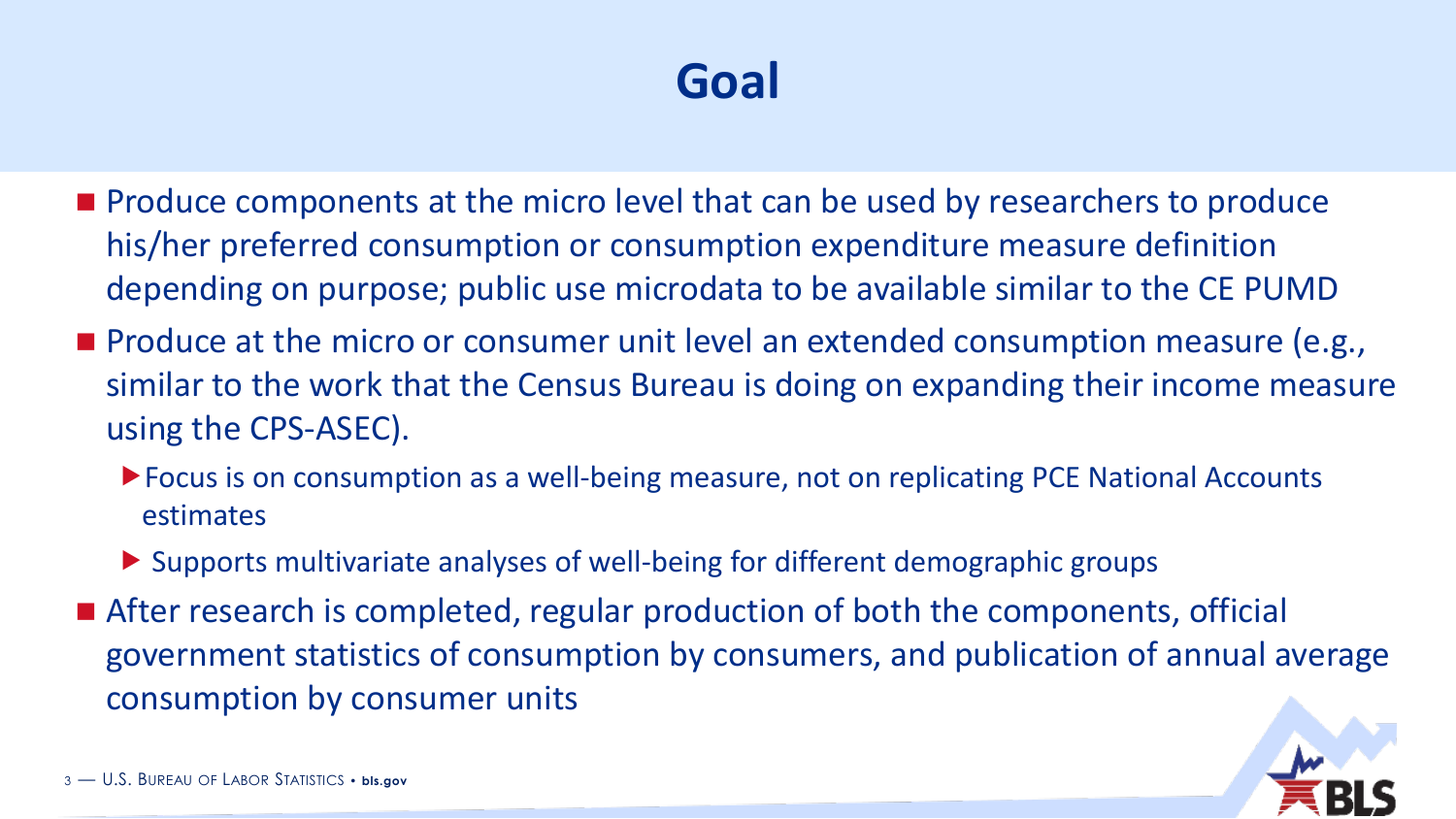# **Well-being Outcomes as a Function of Resources and Processes**

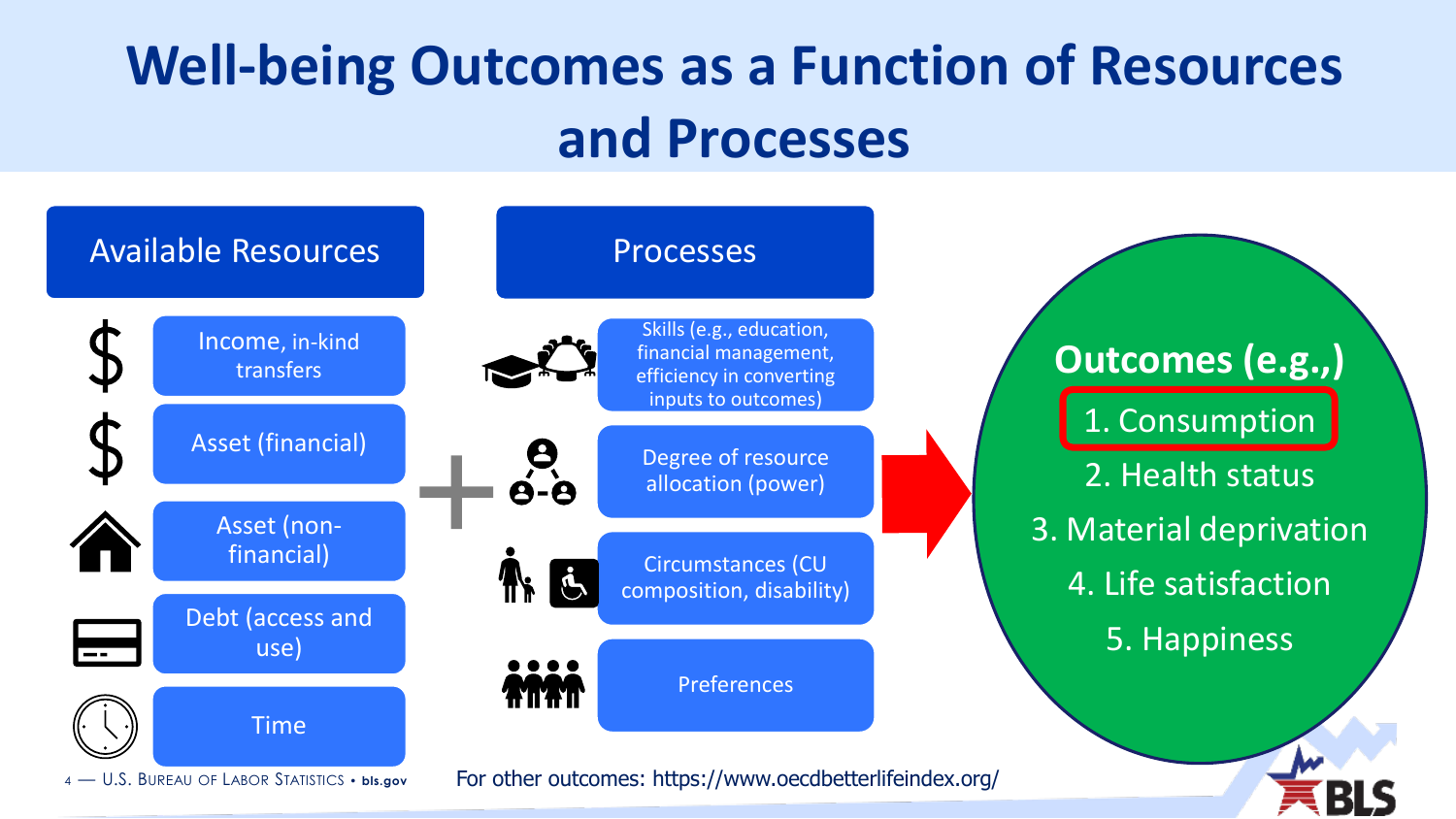## **New BLS Initiative to Produce a Comprehensive Consumption Measure**

- Measure being designed to reflect how consumer units (CUs) use resources (e.g., income, wealth, time, in-kind benefits) to meet their consumption/material "needs"
- References regarding concept
	- ▶ OECD 2013 Framework (consumption expenditures and final consumption)
	- ▶ BEA framework for PCE
	- ▶ CE 2000 Framework for Consumer Expenditure Survey
	- Guidelines from ILO (2003) and UNECE (2017)
	- ITWG on Evaluating Alternative Measures of Poverty
- Key data sources: Consumer Expenditure Surveys and American Time Use Survey
- In-house research
- Outside research: contract on valuing home production for own consumption

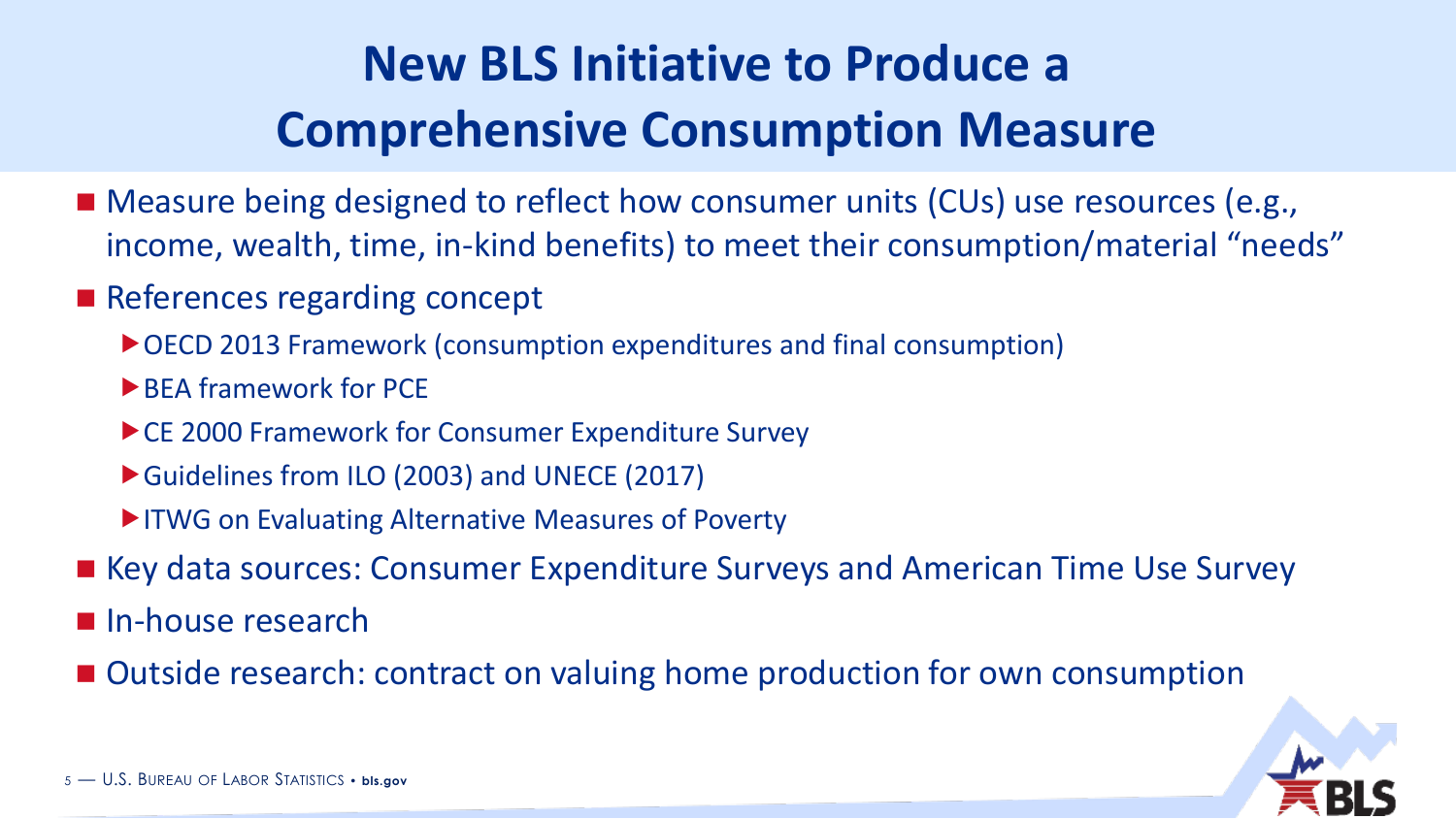## **Concept: OECD 2013 Framework**

- *Consumption expenditure* value of consumption goods and services used or paid for by a household to directly meet its needs
	- Purchase of select goods and services in the market
	- In-kind transfers from employers (e.g., health insurance)
	- ▶Household's own production of goods and services consumed
		- Owner-occupied housing
		- Owned vehicles
		- Durables
		- Other (e.g., child/elder care, meals)
	- In-kind transfers from other households and from businesses
- *Actual final consumption* sum of
	- Consumption expenditure
	- Public in-kind transfers

Source: OECD (2013), *OECD Framework for Statistics on the Distribution of Household Income, Consumption and Wealth*, OECD Publishing, Paris, Chapter 5. Household Consumption, p.104.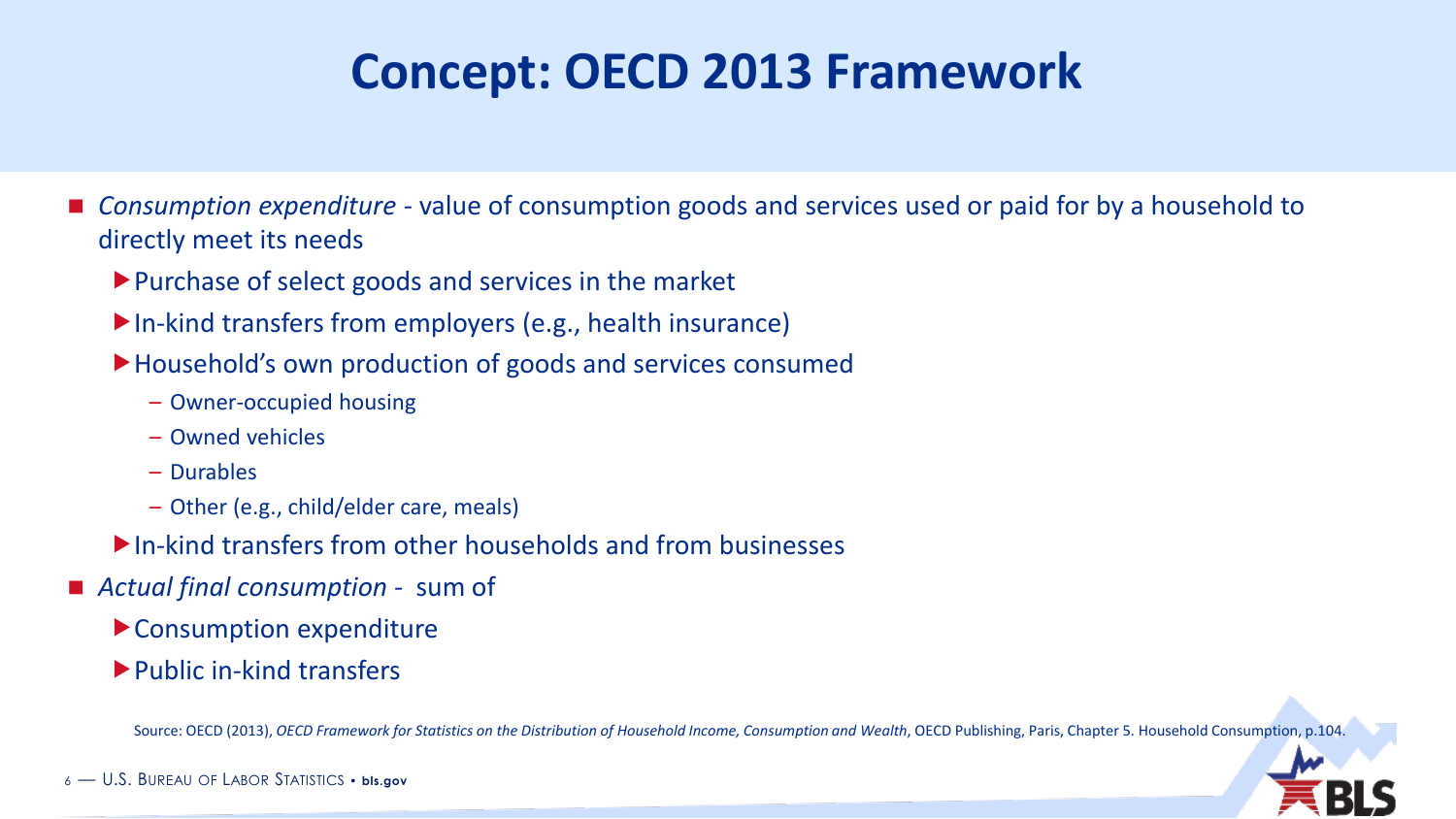### **BLS Comprehensive Consumption Measure**

■ Expenditures for own consumption















production









7 — U.S. BUREAU OF LABOR STATISTICS • **bls.gov**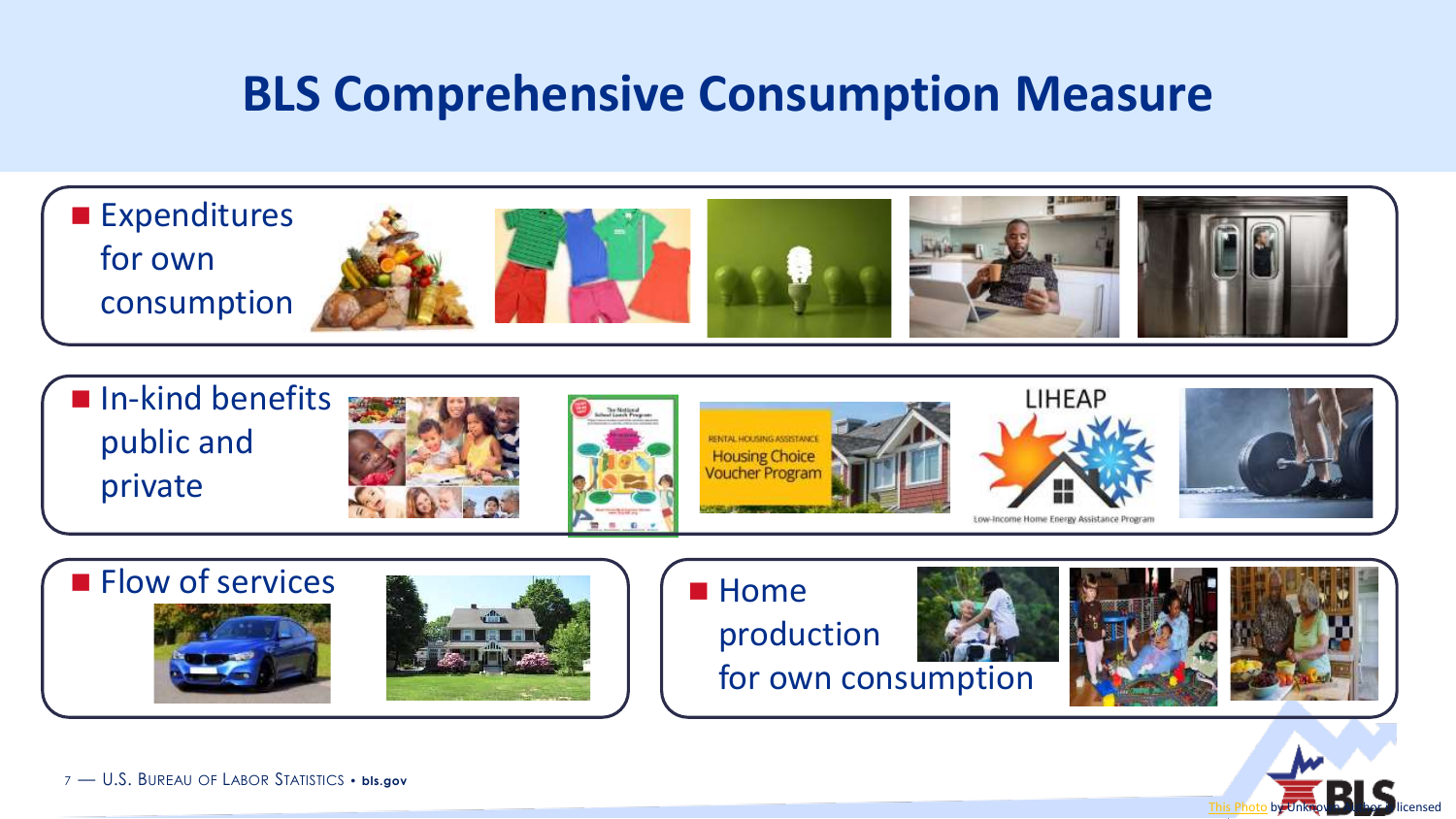## **Data Sources - 1**

### **Goods and Services Home Production**

- Interview: in-person; Diary: record keeping
- Entire consumer unit
- $\blacksquare$  Interview: up to 4, 3-month recall;
- Diary: daily for two consecutive weeks
- Different samples, data collection instruments, reference periods
- Out-of-pocket spending (acquisition approach/financial obligation)
- Rental equivalence for owned shelter
- Rent paid (market rent or less; related vars.)
- Stock of cars, trucks, and other vehicles

- American Time User Survey (ATUS)
- Telephone interview
- One person in household
- How time present on one day
- 24-hour time diary collects detailed account of respondent's activities, starting at 4 a.m. the previous day and ending at 4 a.m. on the interview day
- The only simultaneous activity ATUS regularly collects is secondary childcare

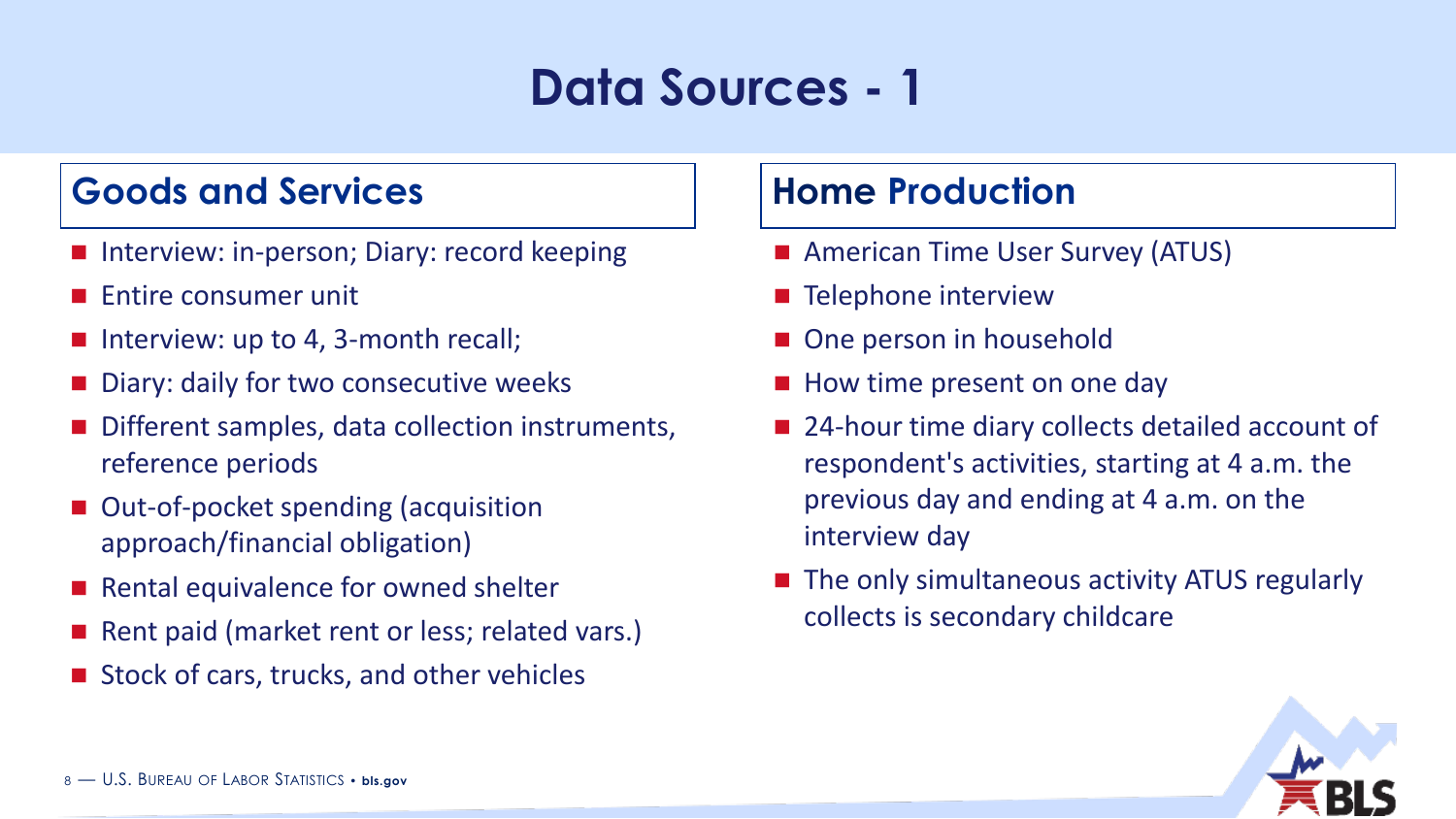## **Data Sources - 2**

### **In-kind Federal Government Benefits In-kind Employer Benefits (***future***)**

- CPS-ASEC (households/members): reported receipt of government provided in-kind benefits
	- ▶ School meals (NSLP)
	- WIC
	- ▶ LIHEAP (receipt and values)
- USDA: food programs

### **In-kind Transfers from Other Households and Non-profit Institutions**

◼ *To be determined*

- National Compensation Survey (private + state & local government employers)
	- Childcare
	- Subsidized commuting
	- Wellness programs
	- **Employee assistance programs**
- Federal Benefits
	- ▶ Health insurance (OPM only)
	- Childcare
	- Subsidized commuting
	- Wellness programs
	- Employee assistance programs

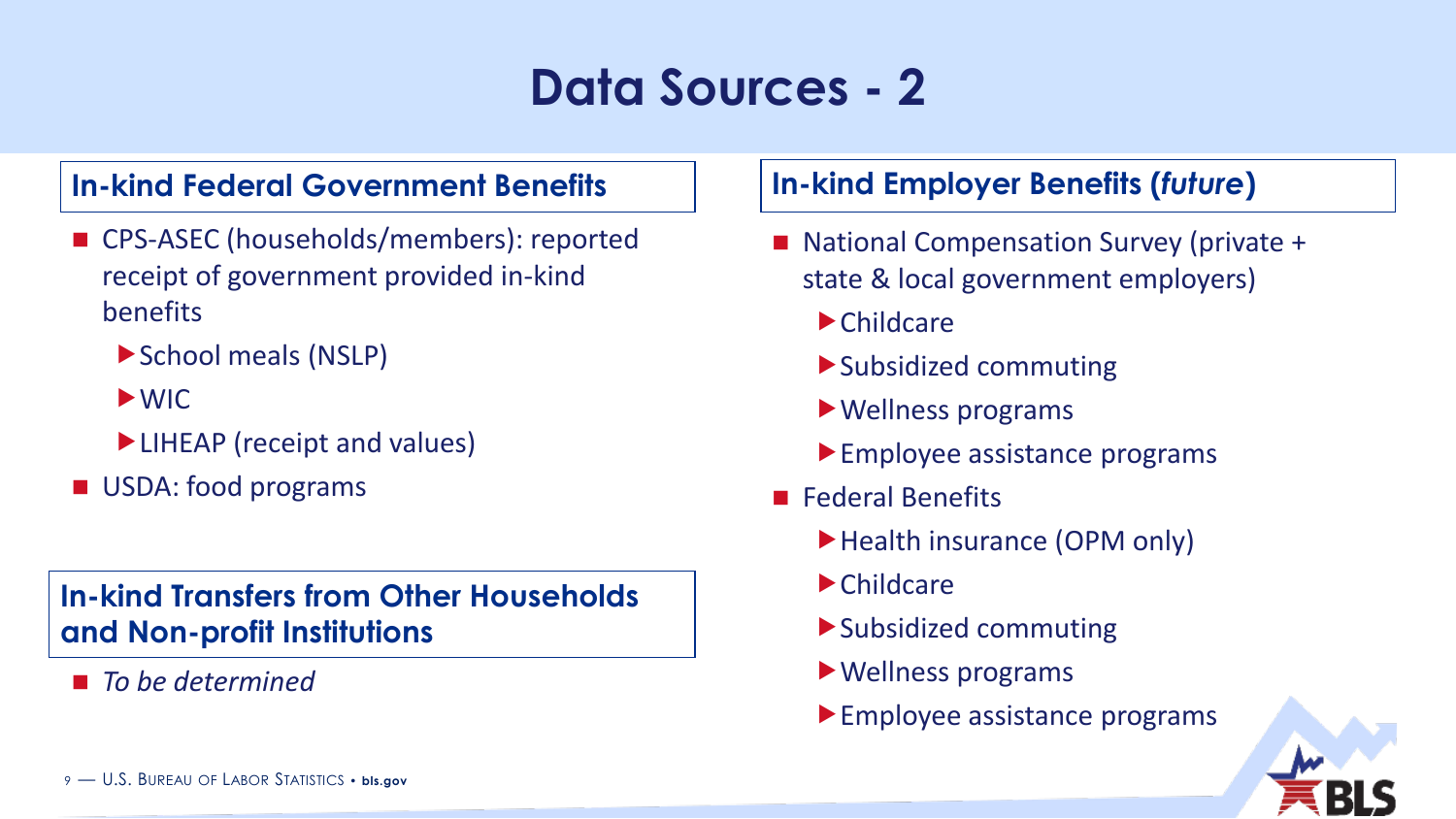# **BLS Consumption Symposium: September 22-23, 2021**

- Purpose and topics
- National and international representation: 177 registrants and 31 presenters
- Major take-aways
	- ▶ Herculean goal, but worthy; BLS work will advance well-being measurement
	- Challenges regarding
		- Public in-kind benefits not universally provided by government
		- Private in-kind benefits (employer, private organizations)
		- Transfers/gifts of goods and services received by the CU for own consumption from other CUs
		- Accounting for home production for own consumption
		- Controversial: health, education, in-kind benefits universally provided (e.g., public schools, roads, defense)
		- Comparability to PCE (ongoing research within BLS and BEA)

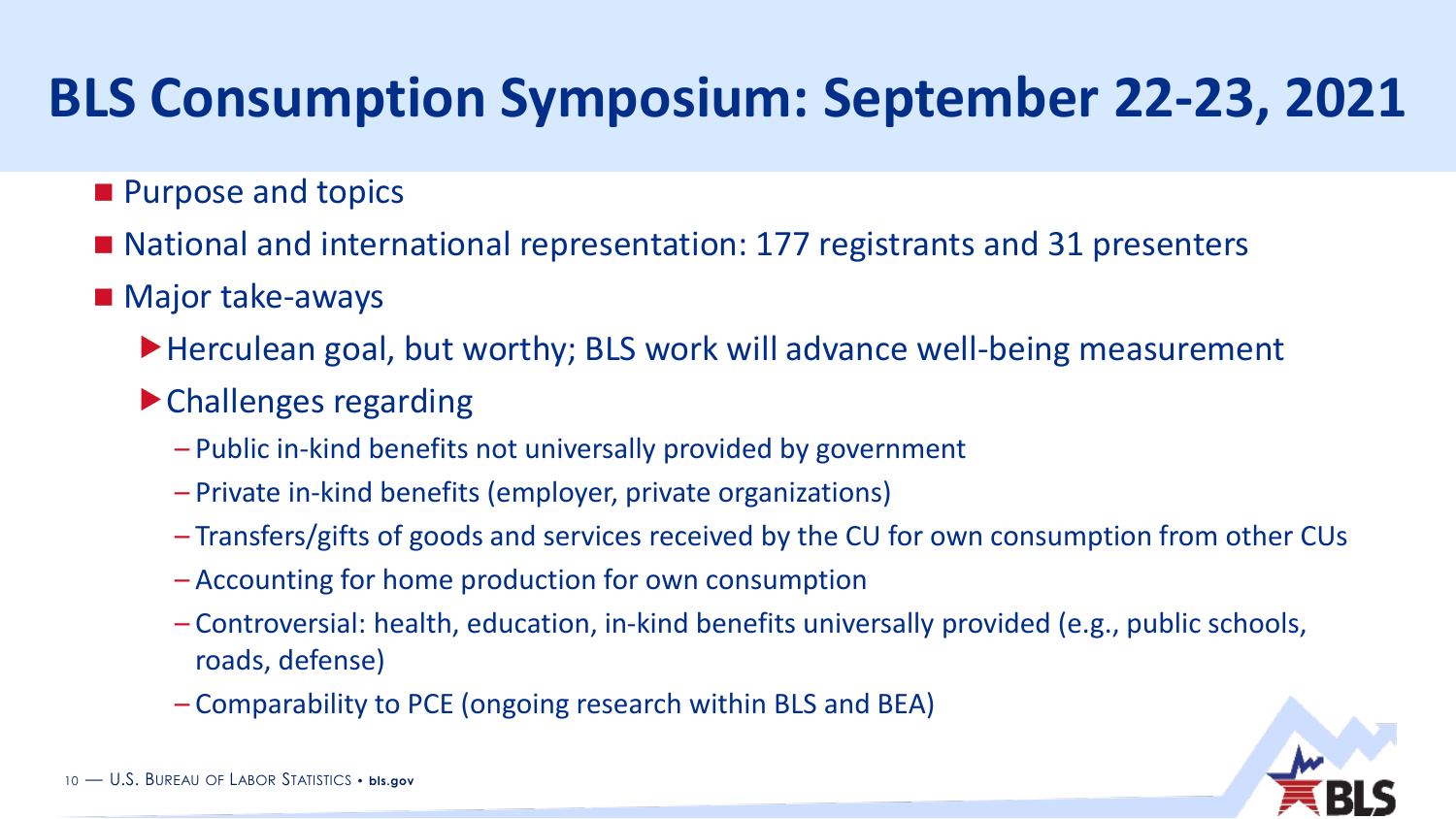# **In-house Research: Service Flows from Non-financial Assets**

- Limited to
	- Owner-occupied housing
	- Vehicles
- Primarily two main valuation approaches used internationally
	- $\blacktriangleright$  Rental equivalence
	- User costs
- Both can be used to measure changes over time in the value for the flow of services consumed by owner-occupants or vehicle owners
- In theory, both approaches should produce equivalent values, but rarely do empirically
- Choice of valuation approach dependent on presence of rental market (but also data available)
- Literature
	- ▶ Primarily focuses on owner-occupied housing
	- Implication that the same or similar methods can be used for durables or non-financial assets like vehicles (see ILO 2003, paragraph 292)

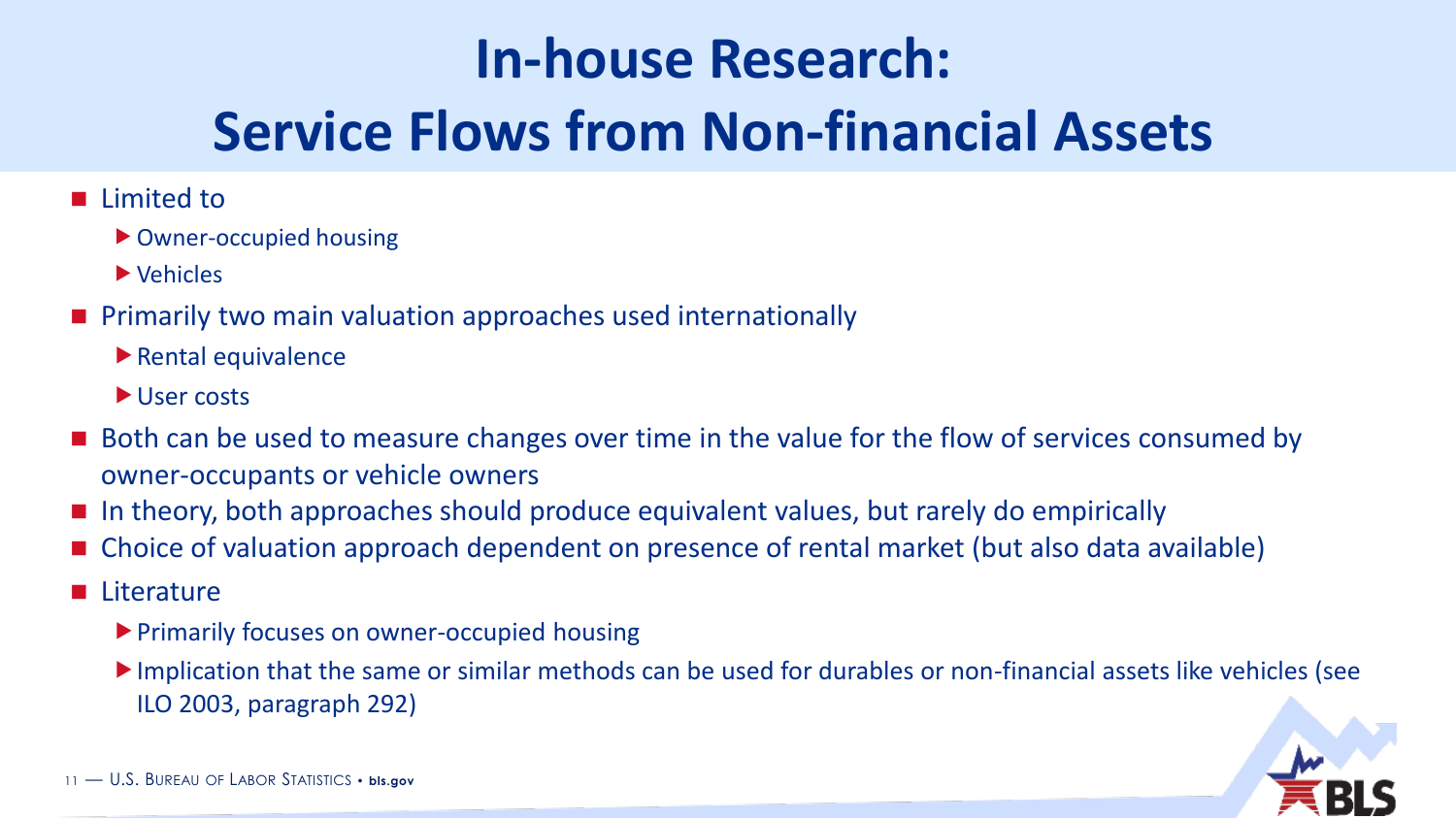## **Rental Equivalence versus User Costs**

- Selling price of the service: "...**rental equivalence approach** attempts to measure the *change in the price* of the housing service consumed by owner-occupants by estimating the market value of those services" (ILO 2004, p. 180)
- Costs of producing (using) the service: "...user cost approach attempts to measure the *changes in the cost* to owner-occupiers of using the dwelling; user costs account for both recurring costs and the opportunity cost of having money tied up in the dwelling rather than being used for some other purpose" (ILO 2004, p. 179).
- Applicable to vehicles and durables

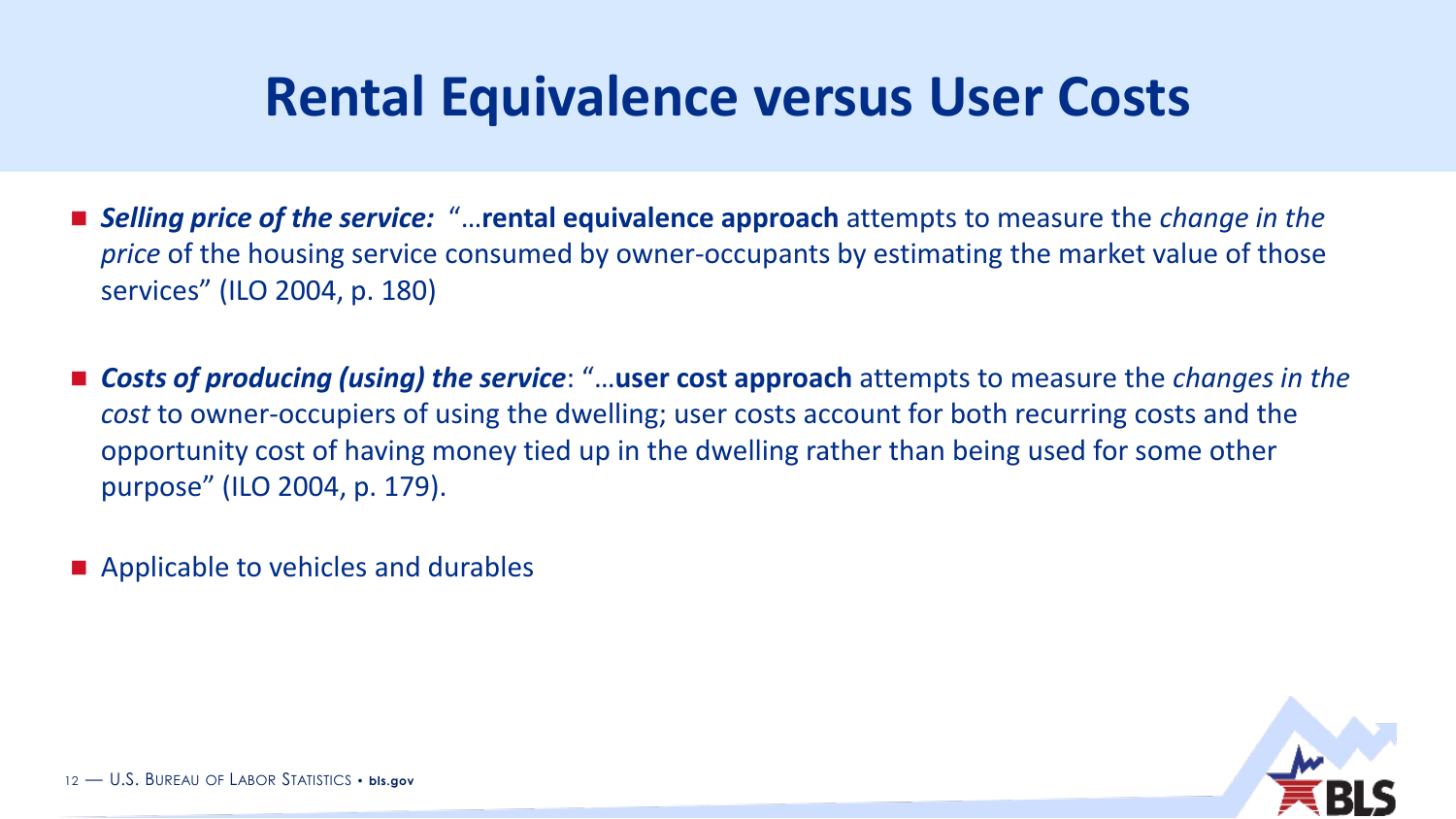## **Owner-occupied Shelter: Rental Equivalence**

- If someone were to rent this "dwelling" how much do you think it would rent for monthly, *unfurnished and without utilities?*
- Optional treatments for owner shelter-related expenses (those not implicitly included in rental equivalence)
	- 1. Exclude all
	- 2. Ratio adjust as is done for Consumer Price Index to make them "renter-like", for example
		- Adjust expenditure for homeowners' insurance premium by a factor is 0.41 to reflect the share that only covers "contents and personal items" (tenants' insurance)
		- Adjust expenditures for homeowners' landscape maintenance by a factor of 0.061 to reflect share not covered by rental equivalence (rental contracts that require renter to maintain the yard at their own expense)

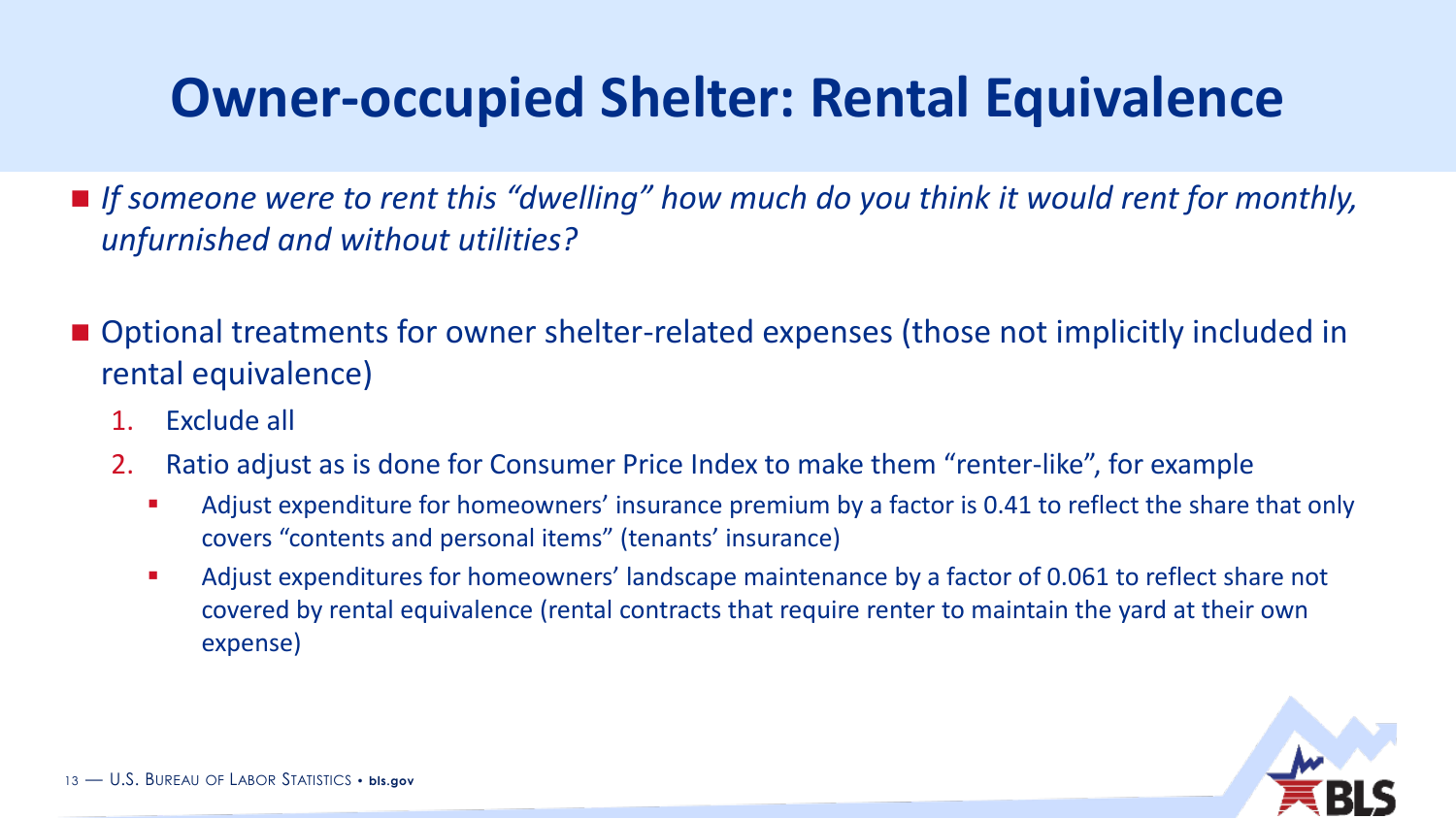# **Stock of Owned Vehicles: User Costs**

- User costs components
	- ▶ Depreciation
	- ▶ Opportunity costs
	- ▶ Recurring costs (vehicle insurance, maintenance & repairs, gasoline & oil, and electric for electric vehicles)
- Based on stock of vehicles (CE Interview)
- Impute current market value for new and used cars and trucks using
	- Vehicle make, model, and year
	- Vehicle purchase price
- Derive *depreciation* from calculated depreciation rate applied to imputed current market value
- Derive *opportunity costs* by applying U.S. Securities rates (inflation indexed) to current market value
- *Recurring costs* added for all vehicles (cars, trucks, motorized camper-coach, motorcycle, boat with motor, private plane)

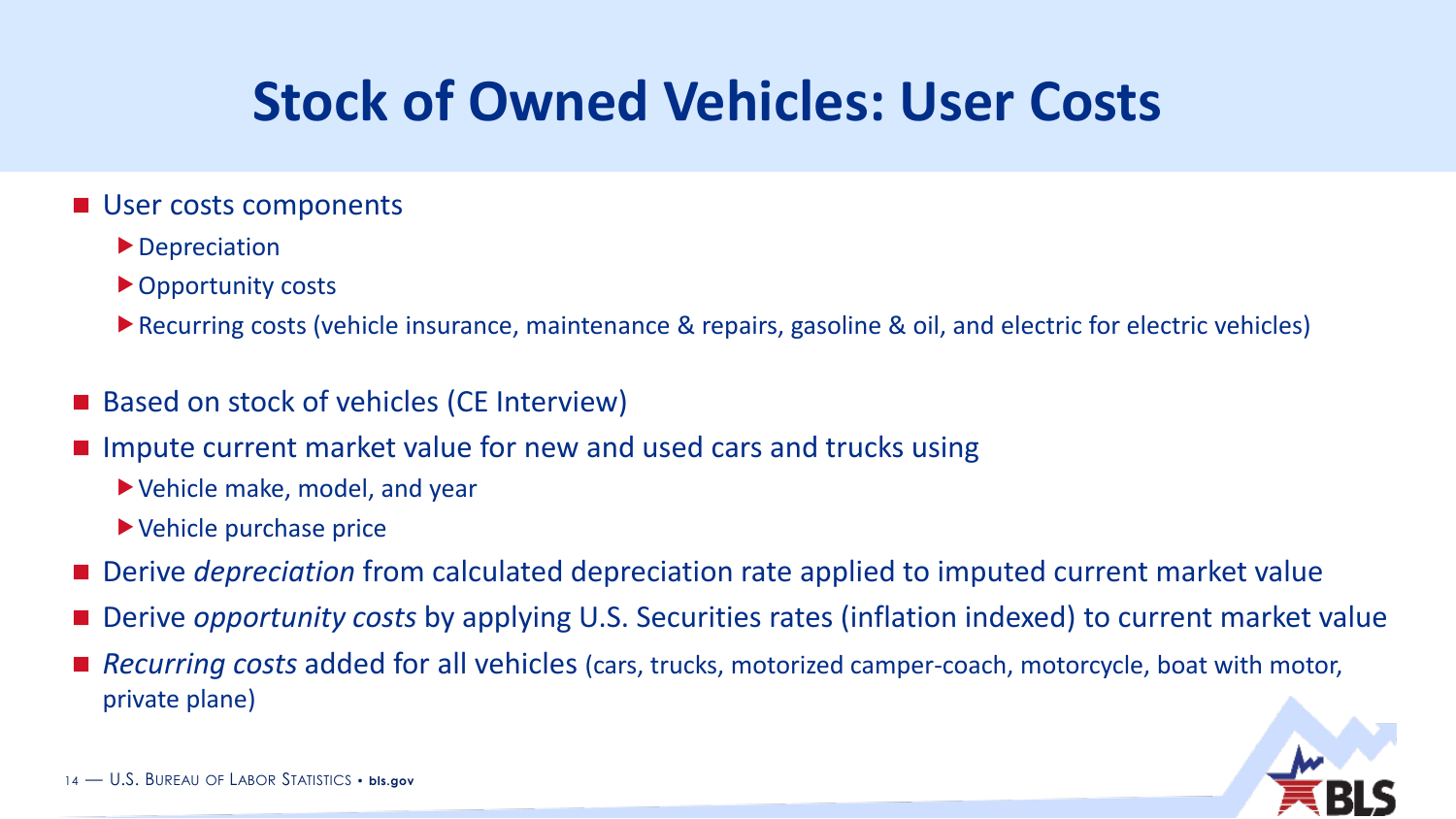# **In-house Research: Statistical Modeling**

### **Market Rent imputations In-kind Benefits**

- CE Interview
- Market and reported rents & rental unit characteristics
- SAS Proc QLIM
- Imputed rents for:
	- Government assistance received to help pay rent
	- $\blacktriangleright$  Live in public housing
	- Live in rent-controlled unit

- CPS-ASEC to CE
- CU and household characteristics
- CE and CPS ASEC pooled
- SAS Proc MI
- CPS ASEC receipt assigned to CE consumer units with "missing" benefit receipt/value
	- **NSIP**
	- WIC and infant formula rebate
	- ▶ LIHEAP (receipt and value)

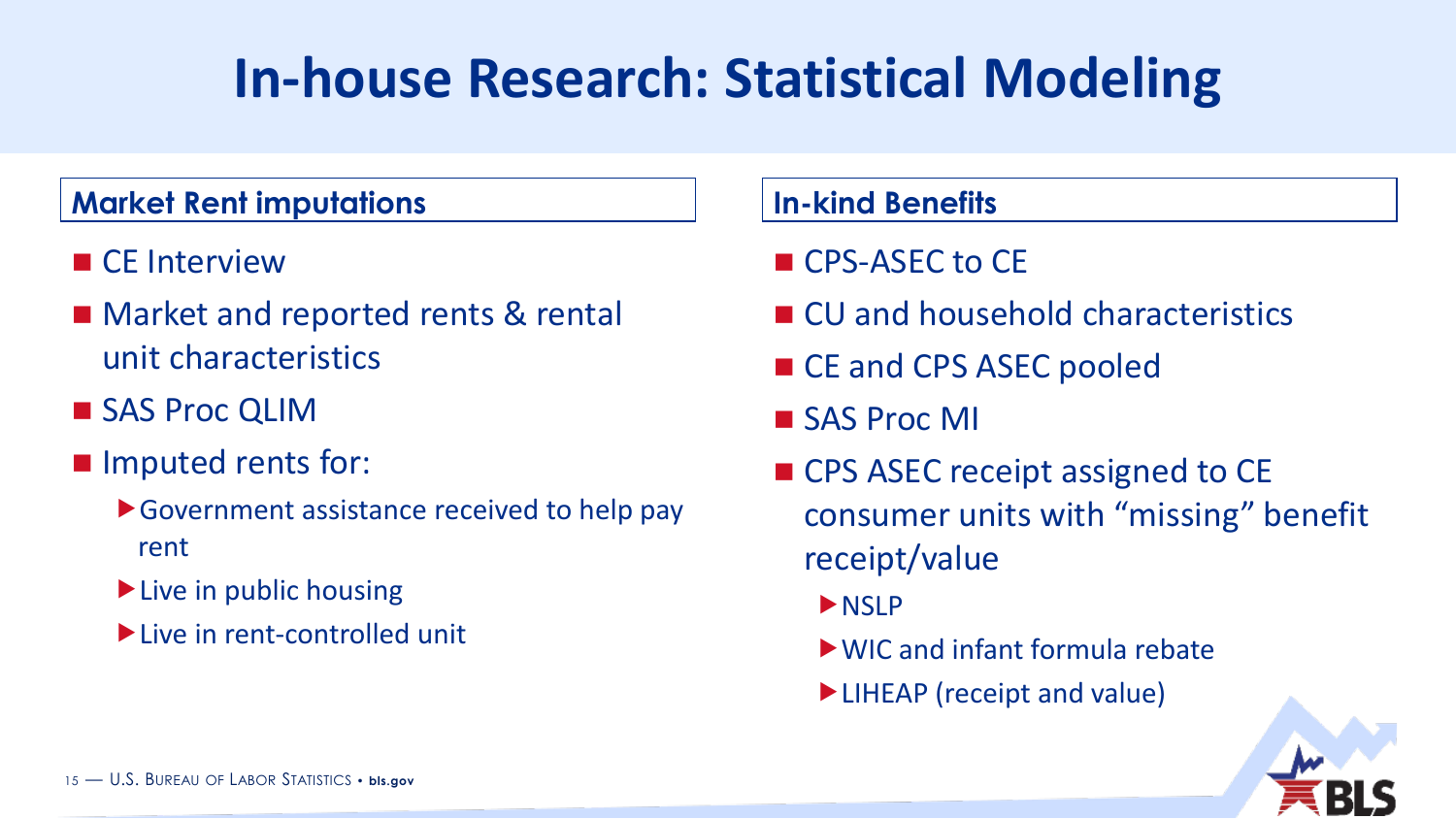# **FY22 Contract Research: Levy Institute Team**

### **Home Production and Interhousehold Transfers Received**

- Surveys
	- ▶ ATUS (individual person's time use)
	- Augmented with data from
		- PSID (time use within household)
		- SIPP (receipt of childcare from outside HH)
		- HRS (receipt of adult care from outside HH)
	- Impute to CE consumer units
- A major challenge: assigning one-day individual time use to three-month time period of CUs

### **Approaches and Valuation**

- From ATUS to CE (donor to recipient records)
	- **Prediction**
	- ▶ Statistical matching
- Valuation
	- ▶ Opportunity costs
	- Replacement/market costs

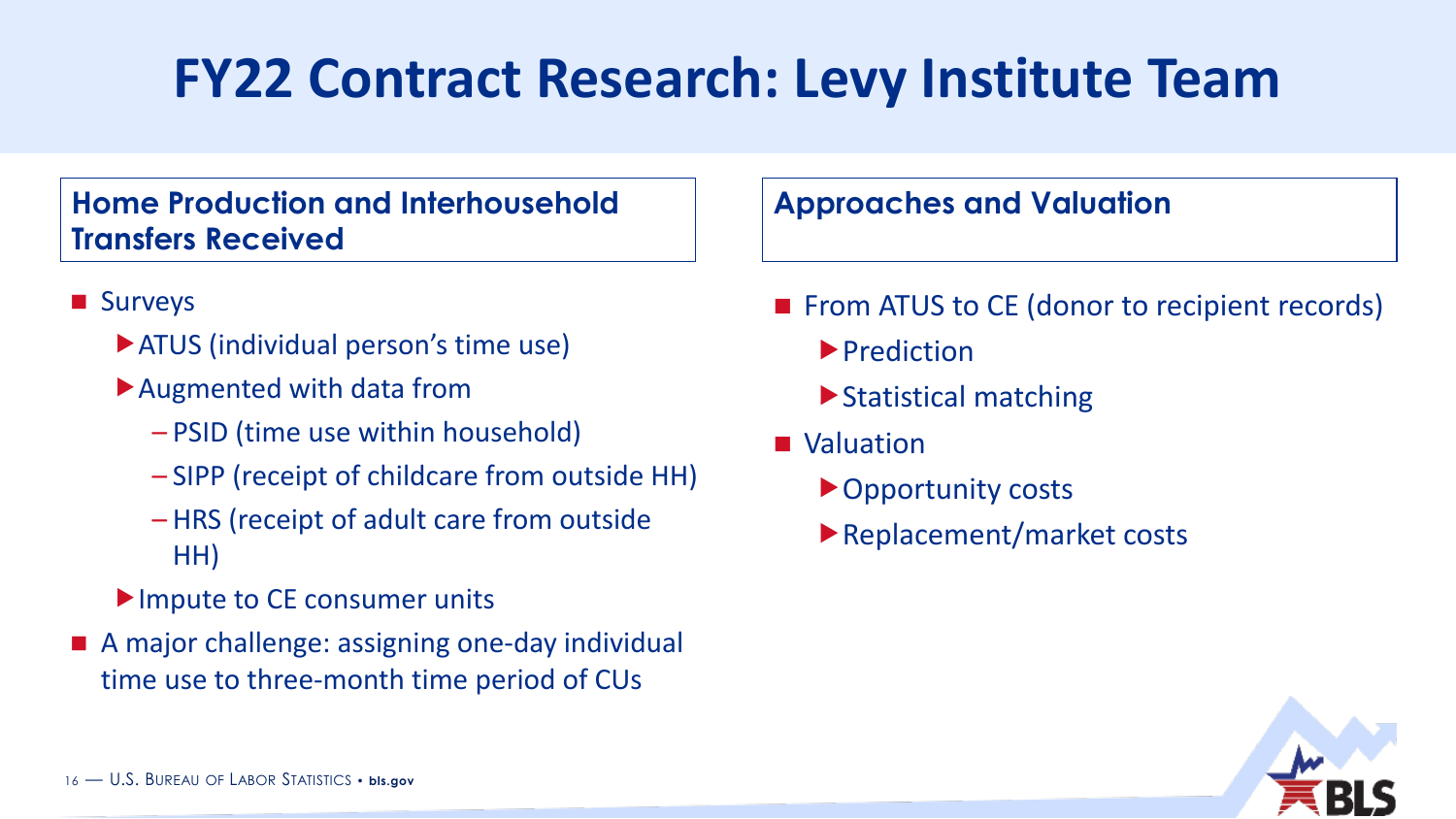## **Discussion**

### **Motivation**

- Outcome: How we live
- Consumption smoothing

### **Challenges and Opportunities**

- Scope and valuation
- Consumer Expenditure Survey
- American Time Use Survey

### **Framework Comparison**

- OECD/PCE
- CE definition of expenditures
- Consumption

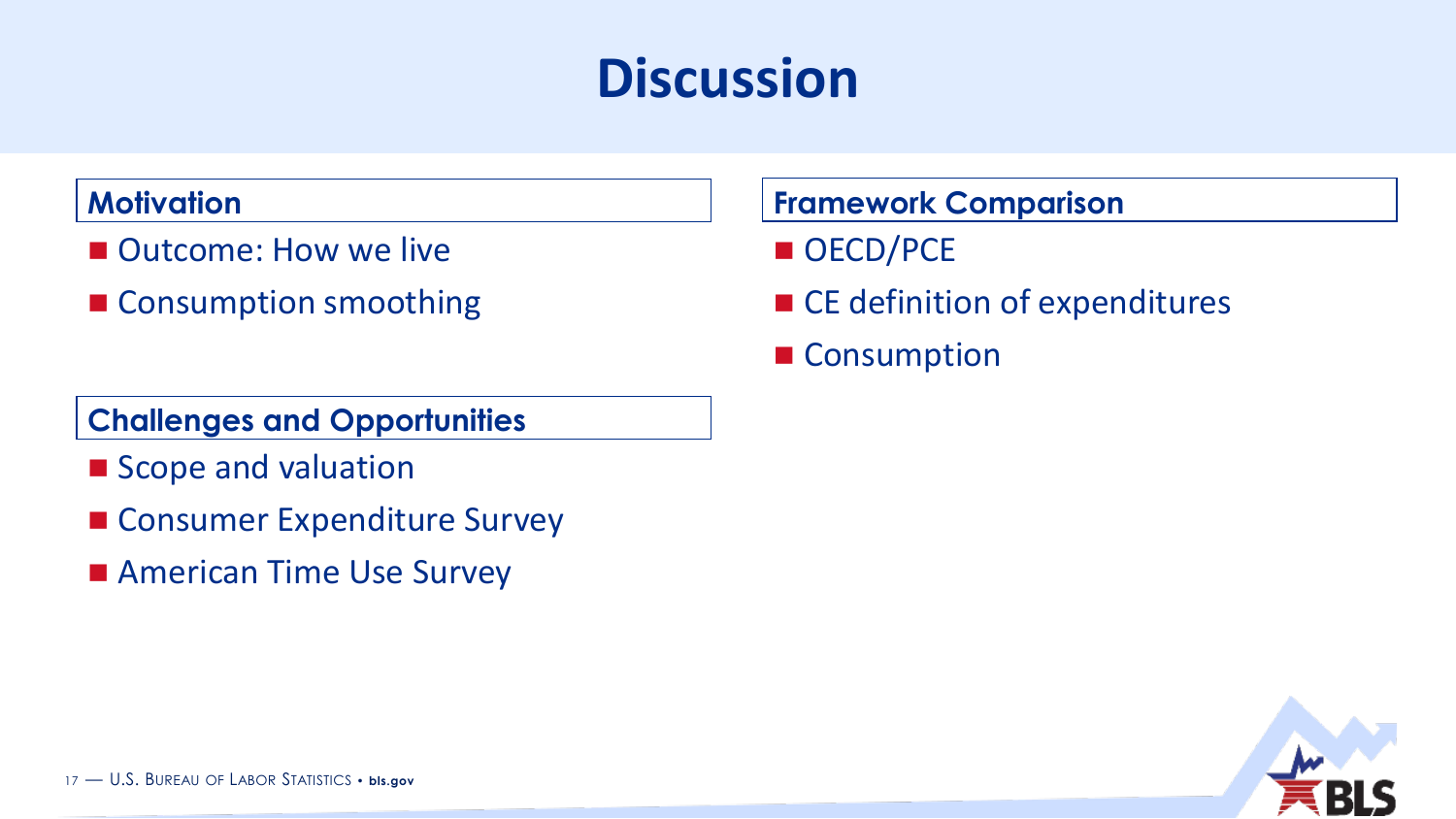# **Life Cycle Theory of Consumption**

suggests that individuals plan their consumption and savings behavior over the course of their lives

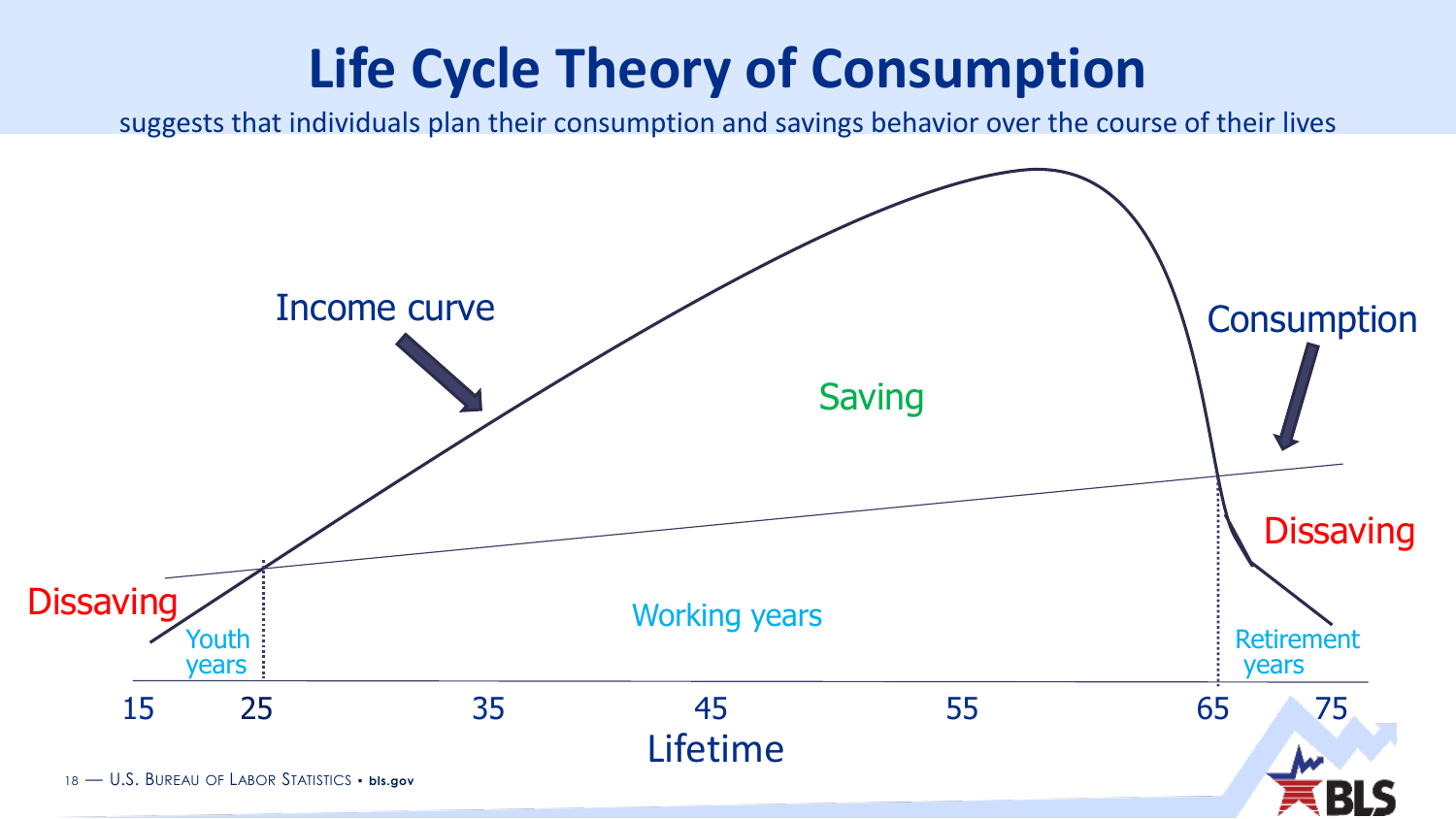# **Challenges and Opportunities**

### ■ Scope and valuation

### ■ Consumer Expenditure Surveys

- Interview, Diary, both (or integration of Diary and Interview survey data at the CU level)
- ▶ No to little data collected on in-kind transfers (public, private); dependent on imputation
- Availability and timeliness of administrative and employer provided data for benefits & permission to use
- Quality of data adjustments (e.g., imputation, allocation)
- Production of annual estimates dependent on longitudinal weights which are not currently available (issue of seasonality)
- Redesign efforts could complicate production of a consistent measure of consumption over time
- American Time Use Survey
	- ▶ Scope of home production (e.g., childcare, elder care, meals)
	- Conversion of person-day data to quarterly

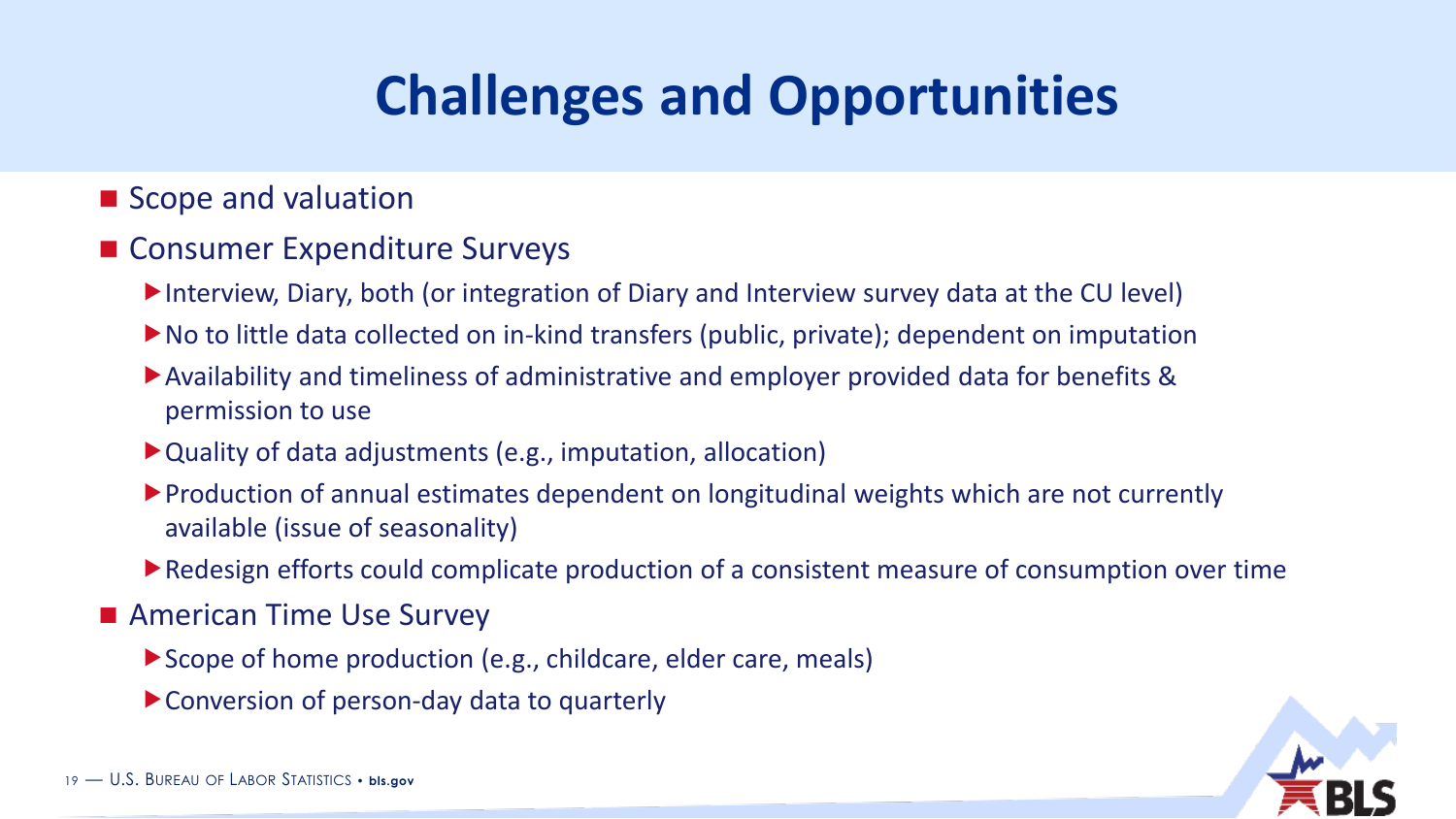## **Framework Comparison: Consumption**

| <b>Item</b>                                            | Consumption /<br><b>Expenditures</b><br>(OECD / PCE) $*$ | <b>CE Definition of</b><br><b>Expenditures</b> | <b>Proposed BLS</b><br><b>Consumption</b> | <b>Planned</b><br>Research |
|--------------------------------------------------------|----------------------------------------------------------|------------------------------------------------|-------------------------------------------|----------------------------|
| Acquisition cost of services and non-durable goods     | <b>Yes</b>                                               | Yes ^                                          | <b>Yes</b>                                | n/a                        |
| <b>Financial services</b>                              | <b>Yes</b>                                               | <b>Yes</b>                                     | <b>Yes</b>                                | n/a                        |
| Service flow from housing services                     | Yes                                                      | <b>No</b>                                      | <b>Yes</b>                                | n/a                        |
| Service flow from vehicles **                          | Yes/No                                                   | <b>No</b>                                      | Yes                                       | Yes                        |
| Service flow from other durable goods **               | Yes/No                                                   | <b>No</b>                                      | <b>Yes</b>                                | <b>No</b>                  |
| In-kind receipt of goods and services ***              | Yes                                                      | <b>No</b>                                      | <b>Yes</b>                                | <b>Yes</b>                 |
| Other home production **                               | Yes/No                                                   | <b>No</b>                                      | <b>Yes</b>                                | Yes                        |
| Interhousehold transfers (including gifts received) ** | Yes/No                                                   | <b>No</b>                                      | <b>Yes</b>                                | <b>Yes</b>                 |
| <b>Health</b>                                          | <b>Yes</b>                                               | Yes                                            | ??                                        | <b>Yes</b>                 |
| <b>Education</b>                                       | Yes                                                      | Yes                                            | ??                                        | n/a                        |

- \* Purchased by consumers or through transfers from employer, government, or private institutions serving households
- \*\*  $Yes/no: in OÉCD, not PCE$ <br>\*\*\* Only food and rent as nay
- \*\*\* Only food and rent as pay for CE publication
- ^ For CE, all goods and services
- 20 U.S. BUREAU OF LABOR STATISTICS **bls.gov**

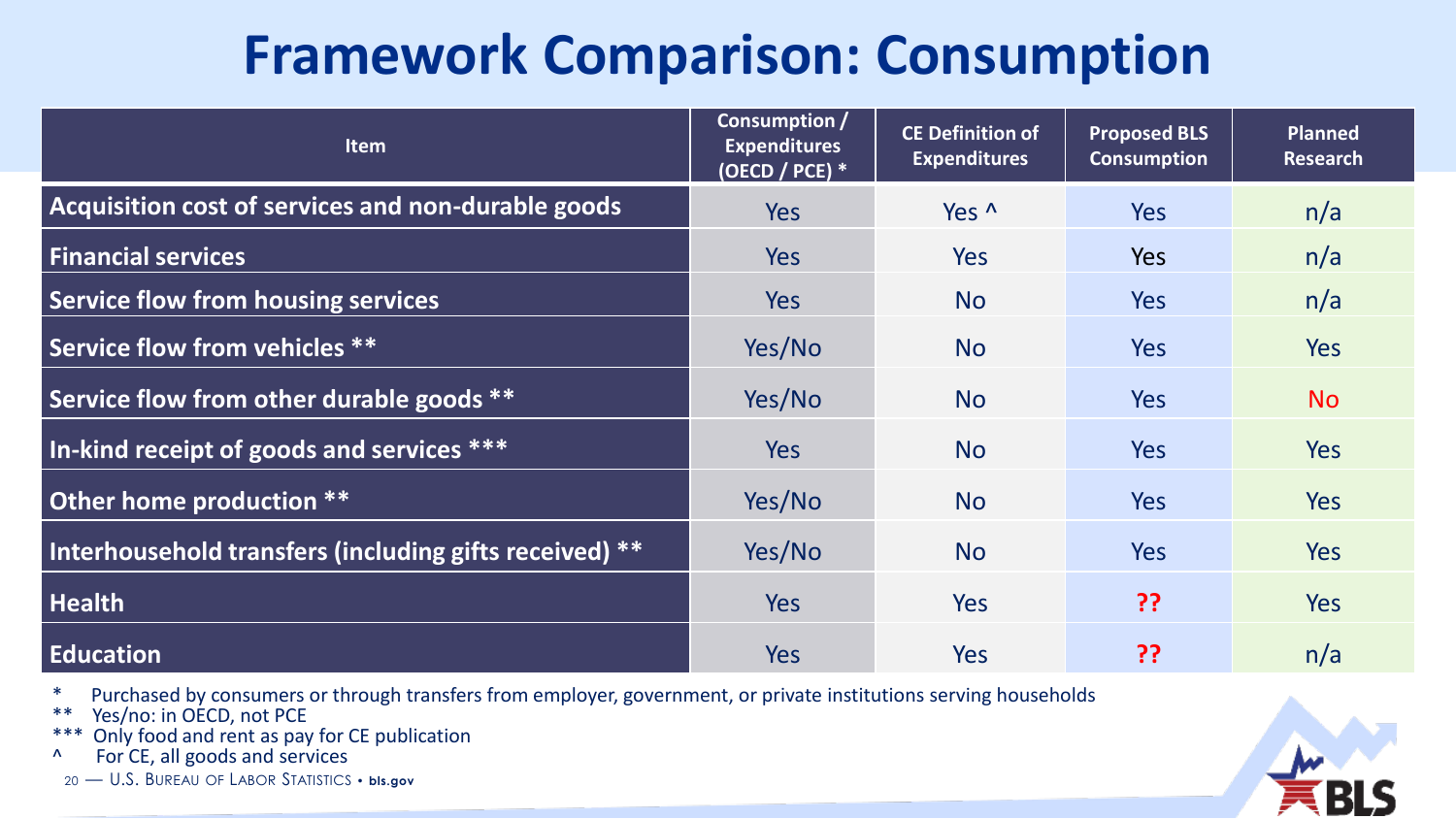## **Framework Comparison: Not Consumption**

| <b>Item</b>                                        | <b>Consumption / Expenditures</b><br>(OECD / PCE) $*$ | <b>CE Definition of</b><br><b>Expenditures</b> | <b>Proposed BLS</b><br><b>Consumption</b> |
|----------------------------------------------------|-------------------------------------------------------|------------------------------------------------|-------------------------------------------|
| <b>Gifts (G&amp;S) given outside household</b>     | Yes                                                   | Yes                                            | <b>No</b>                                 |
| Life insurance/other personal insurance            | <b>Yes</b>                                            | <b>Yes</b>                                     | <b>No</b>                                 |
| <b>Cash contributions **</b>                       | No/Yes                                                | Yes                                            | <b>No</b>                                 |
| Purchase price of vehicles **                      | No/Yes                                                | Yes                                            | <b>No</b>                                 |
| Purchase price of other durables **                | No/Yes                                                | Yes                                            | <b>No</b>                                 |
| Annuities, pension, other retirement contributions | <b>No</b>                                             | <b>Yes</b>                                     | <b>No</b>                                 |
| Mortgage interest payments                         | <b>No</b>                                             | <b>Yes</b>                                     | <b>No</b>                                 |
| Vehicle loan interest payments                     | <b>No</b>                                             | Yes                                            | <b>No</b>                                 |
| Interest payments on other debt                    | <b>No</b>                                             | Yes                                            | <b>No</b>                                 |

\*\* No/Yes: Not OECD but in PCE

21 — U.S. BUREAU OF LABOR STATISTICS • **bls.gov**

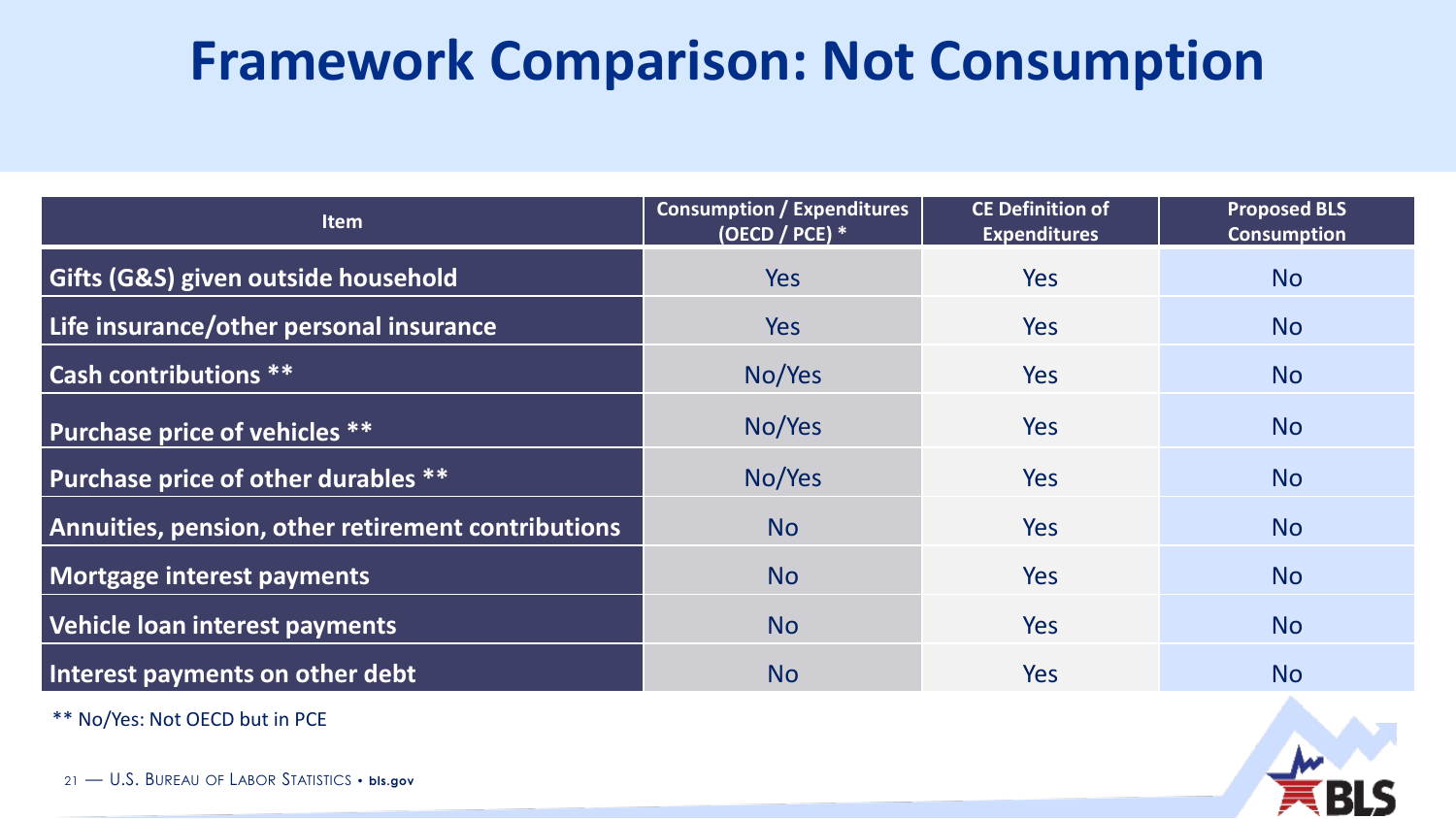## **Questions for FESAC**

- 1. Do you agree with the proposed BLS consumption framework?
- 2. What about the treatment of health and education: consumption or investment?
- 3. Should we consider calibrating consumption estimates to PCE aggregates?
- 4. What are your suggestions for identifying and valuing in-kind transfers of goods and services?
- 5. Is it desirable to consider how consumption is "funded"?
	- Current income and in-kind benefits
	- Withdrawals from assets
	- Use of debt
- 6. What is the role of subjective assessments in the determination of inputs and outcomes?
	- Difficulty meeting financial obligations (e.g., rent payments) and/or consumption needs of family
	- Food security, happiness, etc.

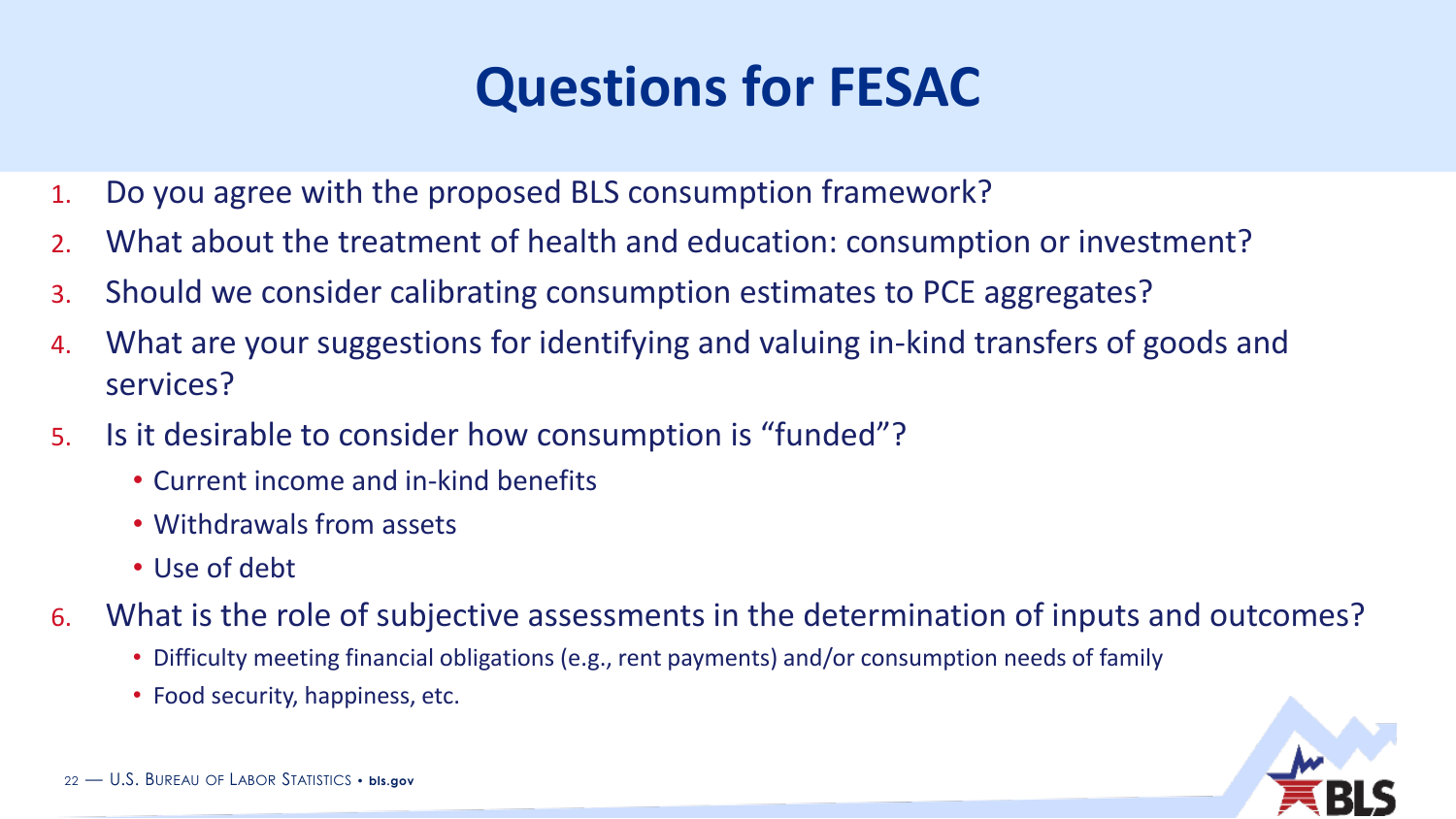### **Contact**

### **Thesia I. Garner, Ph.D.**

Chief Researcher for Prices and Living Conditions Bureau of Labor Statistics Washington, DC 20212

[Garner.Thesia@BLS.gov](mailto:Garner.thesia@BLS.gov) Office telephone: (202) 691 6576



23 — U.S. BUREAU OF LABOR STATISTICS • **bls.gov**